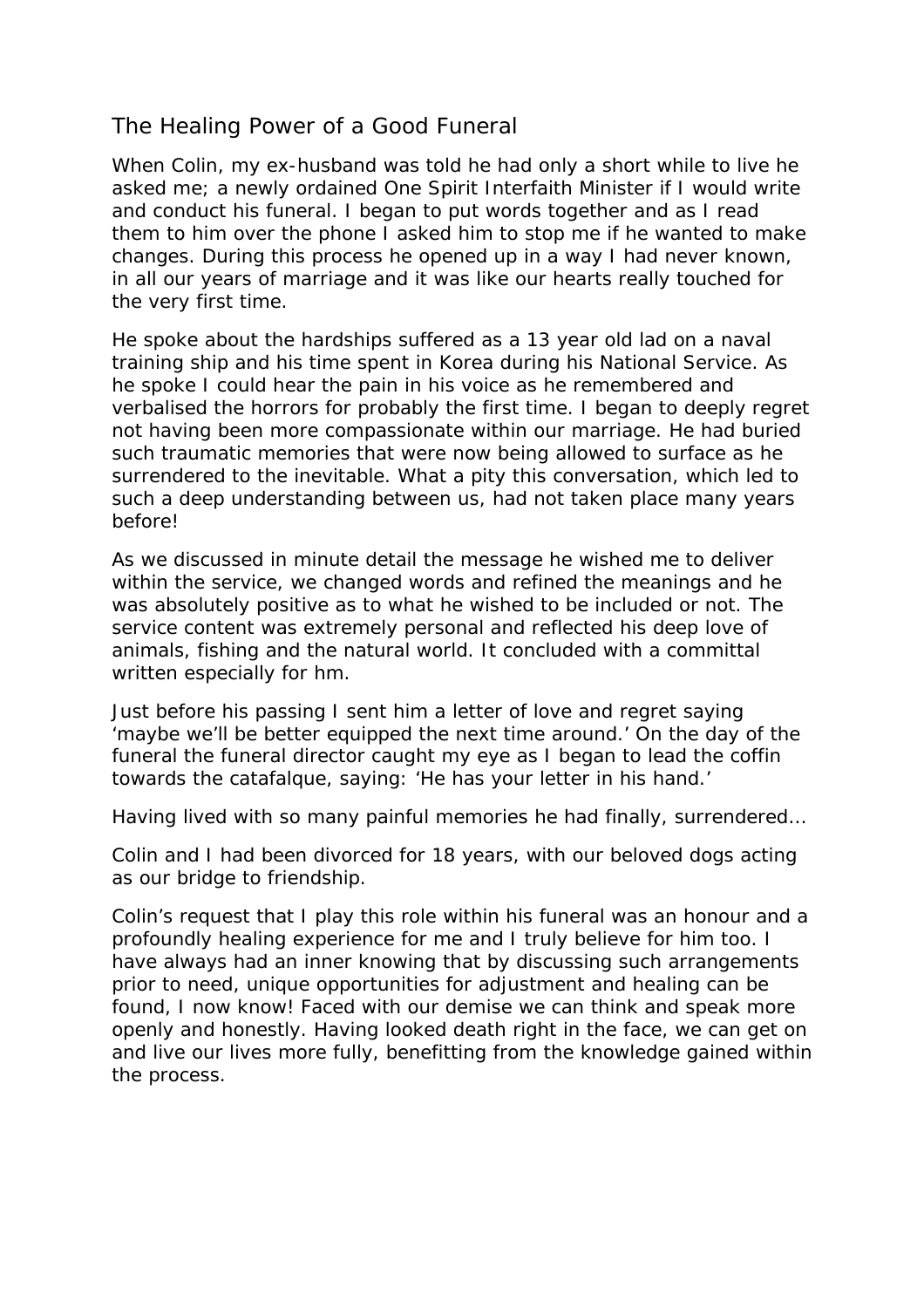## **Celebrating the Life of Colin Anthony Francis**

## **Entrance music**: Morning Birdsong.

Minister: Just a gentle reminder to please turn off your mobile phones.

#### **Welcome and Introduction:**

Minister: A very warm welcome. Most of you already know me, but for those who don't my name is Jean Francis, I am a One Spirit Interfaith Minister and Colin's second wife.

When Colin was told he had only a short while to live he asked me to create and conduct his farewell service and I felt deeply honoured at this request. I'm not sure what he actually imagined my training was all about but he took a risk! It surely is a sad reality that we have to be faced with death to open our hearts to truth and love. The content of this service was written in conjunction with Colin's wishes and the approval of members of his close family?

We are all here today because we knew Colin, and have come to say our farewells. Colin Anthony Francis was born to Reginald and Enid on June  $27<sup>th</sup>$  1932. Colin had one younger brother, Sherwin who has gone ahead to pave the way, along with several very dear friends: Nigel, Jan, Mike and others ….

#### **Invocation:**

We no doubt all have different faith paths that lead us to the Divine from which we gain comfort. Colin's connection surely was with Mother Nature. Let ask the God of our understanding to be amongst us today as we honour and celebrate Colin's life.

Colin's first wife is here today. Colin and Helen married in 1960 and in 1962 Kevin was born followed by Caroline 2 years later and I warmly welcome their children Ben, Mathew, Jack, Megan, Charlotte and Hannaha.

Minister: At the age of 13 Colin was sent to the training ship HMS Mercury as an introduction to a possible naval career. This was not a happy time. Learning to swim by being made to jump into the freezing sea from a boat was no joke. His memories of this strict, military regime were of desperate unhappiness, which he endured for 18 months.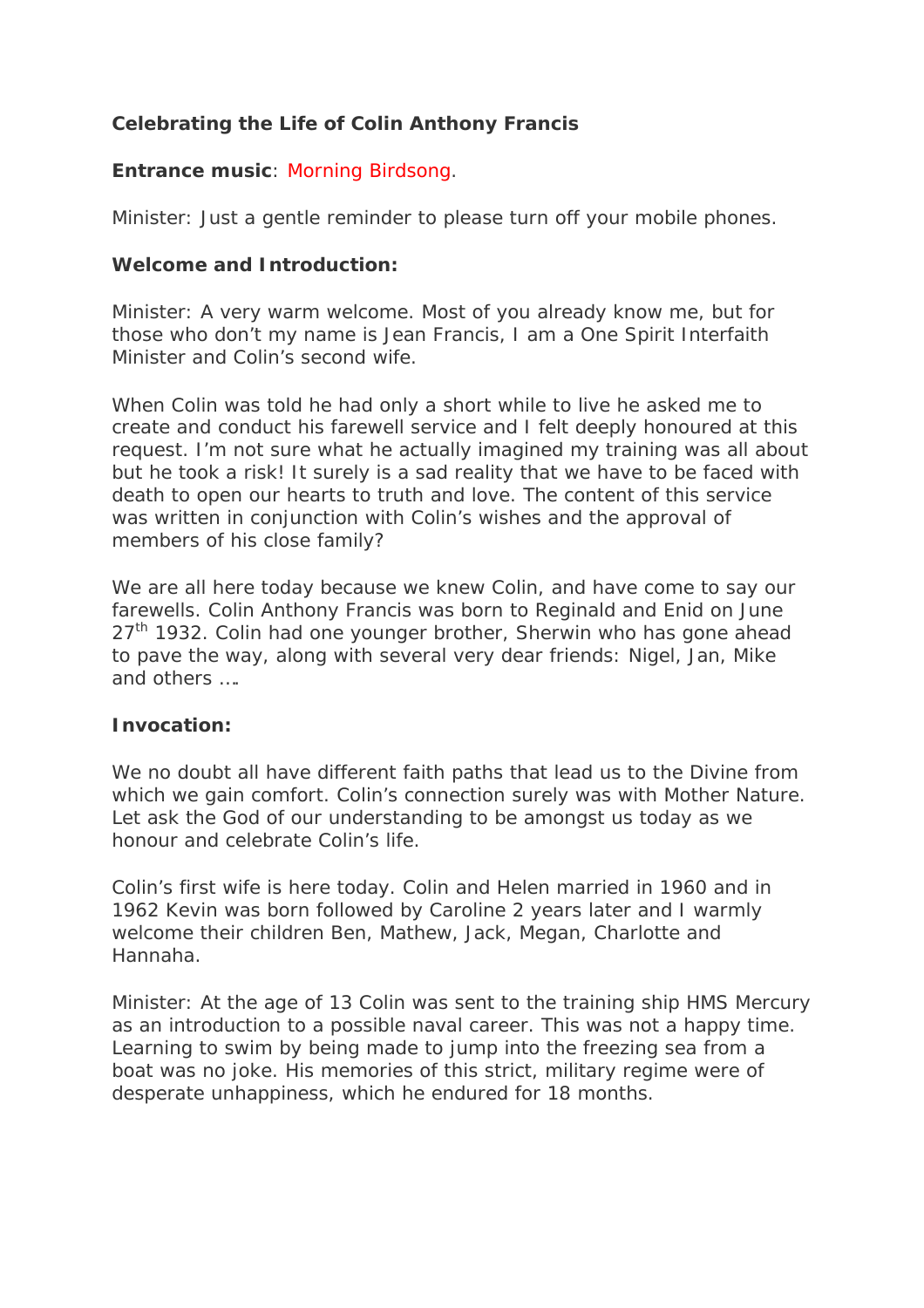Home from HMS Mercury Colin joined a scout troop with determination to work his way up to being a King's Scout, he achieved this by the age of 15.

Colin started a scout group in Old Coulson, Surrey, which he ran for many years and with the help of parents achieved what initially seemed the impossible. He was known to all his Scouting colleagues as 'The Eagle.'

I now refer to the 'Jungle Book' written by Rudyard Kipling.

The tales in this book are fables using animals to illustrate moral lessons to humans. Sir Robert Baden-Powell, founder of the scouting movement, approved this book and it was used as a motivational aid by the scouting movement. The main character in the book was 'The Head Wolf' who became the leader in Scout groups and was known as Akela.

Colin loved this book, mainly I think because the stories were told through animals. This was the beginning of his deep interest in wildlife

At the age of 18 Colin joined the army to serve his National Service in Hong Kong, Korea and on the north/south Chinese borders. He was surrounded by bloodshed and fear, sustaining a back injury when thrown from a truck - an injury that affected him for his whole life. While in Hong Kong, off he went again and started another scout group.

He was employed by George Wimpey in Hammersmith as a structural engineer for many years.

Colin was interested in all sporting activities and in spite of bodily pain he rose to the challenge of a game of snooker and golf whenever an opportunity arose.

Always a passionate fisherman, he found the solace and tranquillity he so earnestly sought, while fishing beside a lake ( in the first draft of this service I wrote) 'dangling a line.' He quickly corrected me and I quote: 'Fishing is an art. Casting must be carried out correctly then you stalk your catch by observing what is going on in the water before making that final cast!' - Sorry Colin!

**Reading:** By Helen – Only a Little While

**Minister:** Thank you Helen

Always at home in the great outdoors Colin enjoyed, walking the dogs while observing the wildlife that surrounded him; the birds and tiny woodland creatures. He took pleasure in observing the changing seasons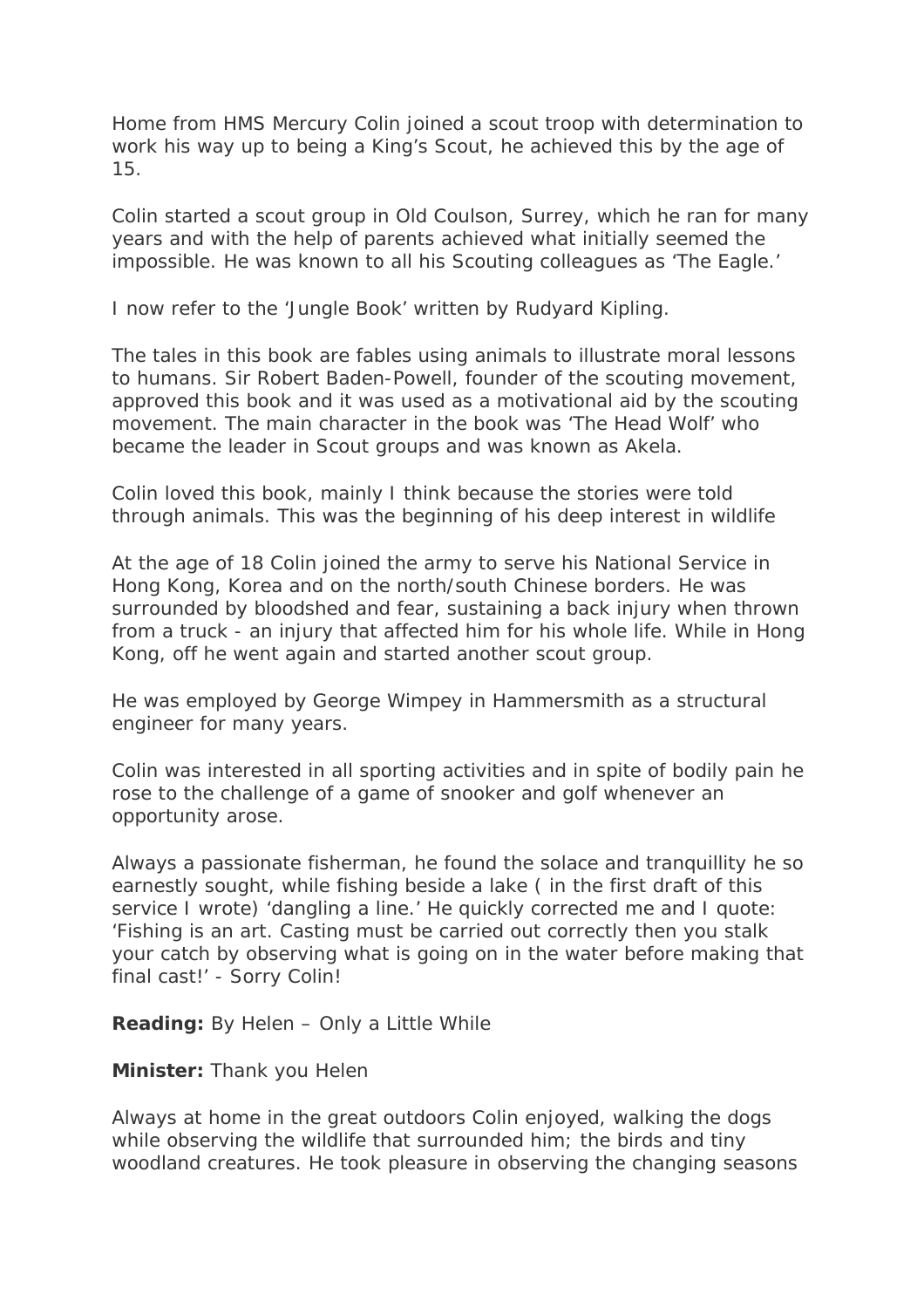and how the wheel of nature turned from spring, summer, autumn and into winter as it is in life; birth, life, death and re-birth.

I now have a message from Colin to Caroline, Kevin and his grandchildren: 'Whenever you wish to be close to me in spirit walk in the countryside, observe nature and recall the beautiful words of this poem by an unknown author entitled: If You Stand Very Still'

## **Reading:**

If you stand very still in the heart of a wood You will hear many wonderful things, The snap of a twig, the wind in the trees And the whirr of invisible wings

I you stand very still in the turmoil of life And you wait for the voice from within, You'll be led down the ways of wisdom and peace In a mad world of chaos and din

If you stand very still and hold your faith You will get all the help that you ask. You will draw from the silence the things that you need, Hope and Courage, and Strength for your task

As Colin's health deteriorated he was unable to walk Hobo so I've had custody of him for the past year. When I told Colin the following story it clearly touched his heart. In spite of missing Hobo desperately, he said; 'Hobo is in the right place at the right time.' Hobo's presence has helped me over the death of my beautiful dog Poppy and Carrie, more recently when her dog died. Carrie and her 5 year son old Adam sat in deep grief, mourning the loss of Bramble as they compensated by eating ice cream. Hobo approached Adam and licked his cheek. Adam said: 'Mummy Hobo has brought me a kiss from Bramble.' To be truthful we're not sure whether it was a kiss from Bramble but knowing Hobo it was possibly the ice cream he was after. Dogs have always been the bridge to friendship between Colin and me. I hope you find much comfort in the beautiful words that follow read by Tisha, a dear friend and fellow minister who sometimes looks after Hobo when I go away.

#### **Reading:** 'Rainbow Bridge'

Just this side of heaven is a place called Rainbow Bridge.

When an animal dies who has been especially close to someone they go to Rainbow Bridge, There are meadows and hills for all our special friends so they can run and play together. There is plenty of food, water and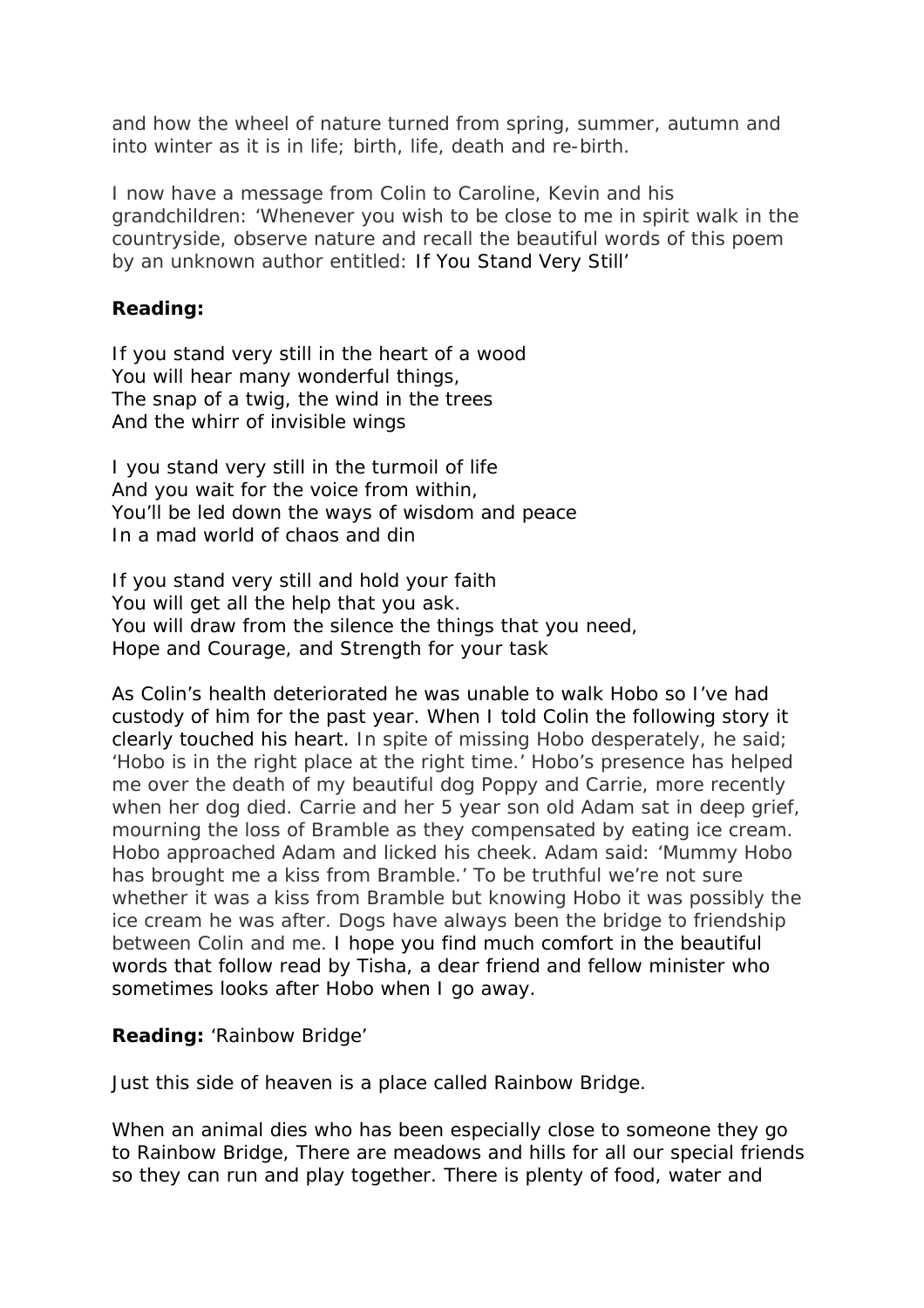sunshine and they are warm and comfortable. Animals that have been ill and old are restored to health and vigour. Those who were hurt or maimed are made strong again, just as we remember them in our dreams of days and times gone by. They are happy and content, except for one small thing; they each miss someone very special to them who had to be left behind.

They all run and play together, but the day comes when they suddenly stop and look into the distance, bright eyes are intent and eager bodies quiver. Suddenly they begin to run from the group, flying over the green grass, their legs carrying them faster and faster. You have been spotted, and when dear Poppy, Susie, Ceaser, Lucy, Bonzee and Tinker are finally united with you, you will cling together in joyous reunion, never to be parted again. Happy woofs rain upon your ears; your hands again caress their beloved heads, and you look once more into the trusting eyes of your beautiful friends, so long gone from your life but never absent from your heart.

Then you cross Rainbow Bridge together. Author unknown

## **Minister:**

Thank you Tisha, I always cry when I read those words – they are so beautiful and so full of hope.

## **Words from the Minister:**

Our lives undoubtedly are a combination of tears of sadness and of laughter. Harsh experiences such as the time Colin spent on HMS Mercury and fighting in the Korean War can colour the way we act and relate to others. Love can be shrouded in confused emotions and sometimes it is difficult to express our feelings.

Like fishing lines, life can become knotted and tangled. Such tangles and misunderstandings can sometimes be unravelled, but not always. But we **can** learn from what has happened in the past and we do have choices. We can either continue to follow family patterns **or** adopt a fresh new approach to life.

I believe that at the end of our days, having lived a full life, dying becomes almost as natural as the setting sun or the ebb and flow of the tides. Death is like the coming of sleep after a pleasant day on the golf course. And now we somehow know, that at the end there is another place without pain or sickness, suffering or fear, where there is a great gathering of love that lives on eternally.